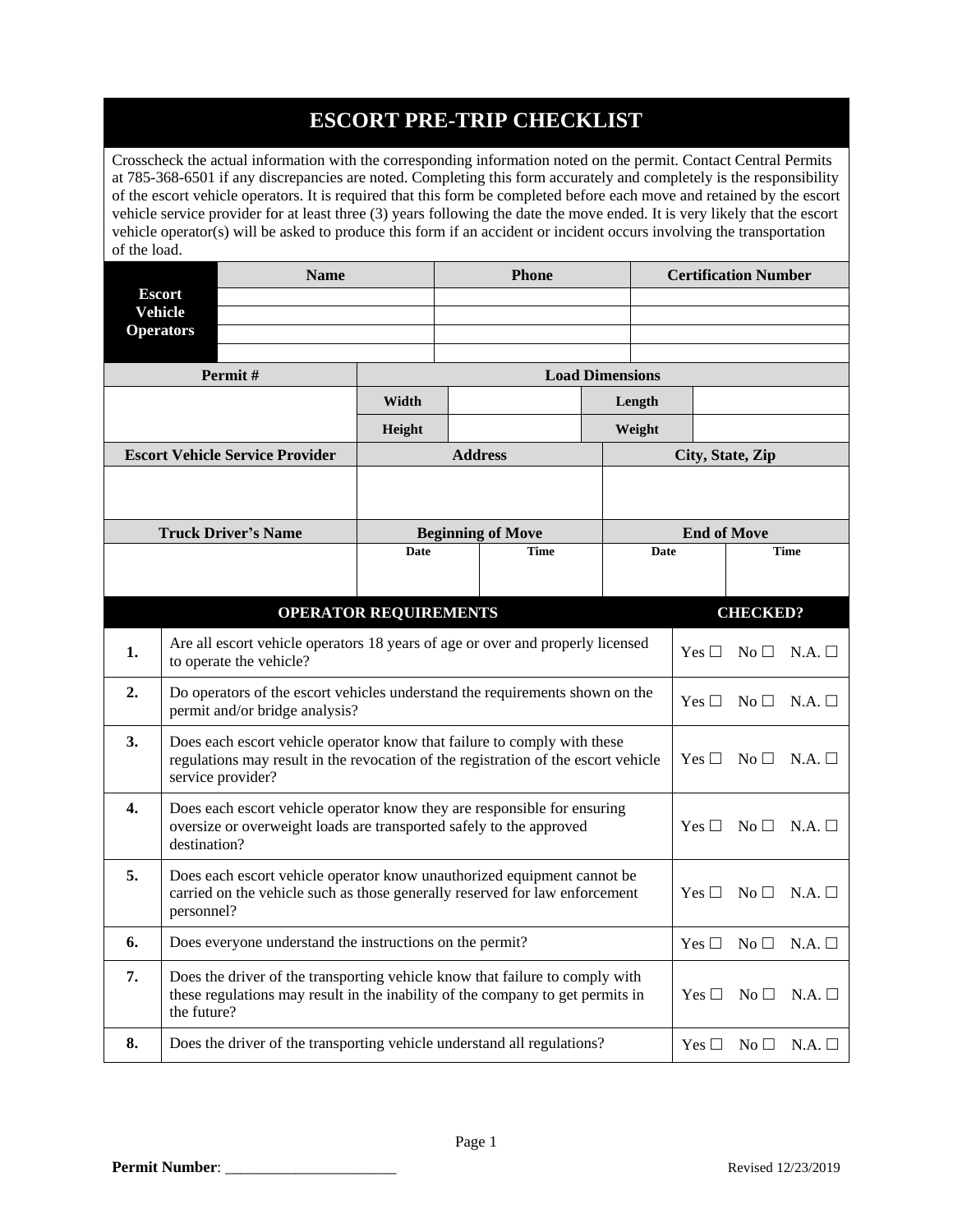| 9.  | Are the proper number of escort vehicle operators available as required by<br>regulation when escorting a superload, large structure, or loads greater than 14<br>feet?                                                                          | $No \Box$ N.A. $\Box$<br>Yes $\Box$            |
|-----|--------------------------------------------------------------------------------------------------------------------------------------------------------------------------------------------------------------------------------------------------|------------------------------------------------|
| 10. | Has a copy of the escort certification been placed in the escorting vehicle $(s)$ , if<br>applicable?                                                                                                                                            | Yes $\square$<br>No <sub>1</sub><br>N.A.       |
| 11. | If an escort vehicle operator must leave, the transporting vehicle shall be<br>prevented from moving until another certified escort vehicle operator can be<br>located, even if this results in substantially delaying the delivery of the load. | Yes $\square$<br>No <sub>1</sub><br>N.A.       |
| 12. | Is each driver/operator able to communicate verbally with each other, using<br>two-way equipment?                                                                                                                                                | N.A.<br>Yes $\Box$<br>$\rm No \,\Box$          |
| 13. | Is each escort vehicle operator aware that a trailer may not be towed by the<br>escort vehicle at any time while escorting loads?                                                                                                                | Yes $\Box$<br>No <sub>1</sub><br>N.A.          |
| 14. | Is everyone aware of what needs to be done at bridges and at critical locations?                                                                                                                                                                 | Yes $\Box$<br>$No \square$<br>N.A.             |
| 15. | Is the driver of the transporting vehicle completely familiar with the approved<br>route?                                                                                                                                                        | Yes $\Box$<br>No <sub>1</sub><br>N.A.          |
| 16. | Is the driver of the transporting vehicle familiar with the trailing equipment?                                                                                                                                                                  | Yes $\square$<br>$No \square$<br>N.A.          |
|     | <b>EQUIPMENT</b>                                                                                                                                                                                                                                 | <b>CHECKED?</b>                                |
| 1.  | Is a height pole constructed of a non-conducting material attached to front of<br>the lead escort vehicle?                                                                                                                                       | N.A.<br>Yes $\Box$<br>No <sub>1</sub>          |
| 2.  | Is the height pole set at a height to ensure the transporting vehicle can pass<br>safely under all structures, including power lines?                                                                                                            | Yes $\square$<br>No <sub>1</sub><br>N.A.       |
|     | <b>ESCORT VEHICLES</b>                                                                                                                                                                                                                           | <b>CHECKED?</b>                                |
| 1.  | Is each of the escort vehicles properly equipped with the equipment required<br>by regulation?                                                                                                                                                   | Yes $\square$<br>$No \square$<br>N.A.          |
| 2.  | Does each escort vehicle have an "OVERSIZE LOAD" sign attached as<br>required by regulation?                                                                                                                                                     | No <sub>1</sub><br>N.A.<br>Yes $\square$       |
| 3.  | Is the company information prominently displayed on each escort vehicle?                                                                                                                                                                         | $N.A.$ $\Box$<br>Yes $\Box$<br>No <sub>1</sub> |
| 4.  | Are any enforcement escorts required?                                                                                                                                                                                                            | Yes $\square$<br>No <sub>1</sub><br>N.A.       |
| 5.  | Are any bucket trucks needed?                                                                                                                                                                                                                    | No <sub>1</sub><br>N.A.<br>Yes $\Box$          |
| 6.  | Are warning lights attached to the top of each escort vehicle?                                                                                                                                                                                   | $No \square$<br>N.A.<br>Yes $\Box$             |
|     | <b>LOAD</b>                                                                                                                                                                                                                                      | <b>CHECKED?</b>                                |
| 1.  | Is the load secured in such a fashion nothing will come loose, dislodge, or fall<br>off the transporting combination and load?                                                                                                                   | $No \square$<br>N.A.<br>Yes $\square$          |
|     | <b>MISCELLANEOUS</b>                                                                                                                                                                                                                             | <b>CHECKED?</b>                                |
| 1.  | Are all applicable phone numbers and other necessary information readily<br>available in case of an emergency?                                                                                                                                   | $No \square$<br>N.A.<br>Yes $\Box$             |
| 2.  | Is a cell phone available that is properly charged?                                                                                                                                                                                              | $No \square$<br>Yes $\square$<br>N.A.          |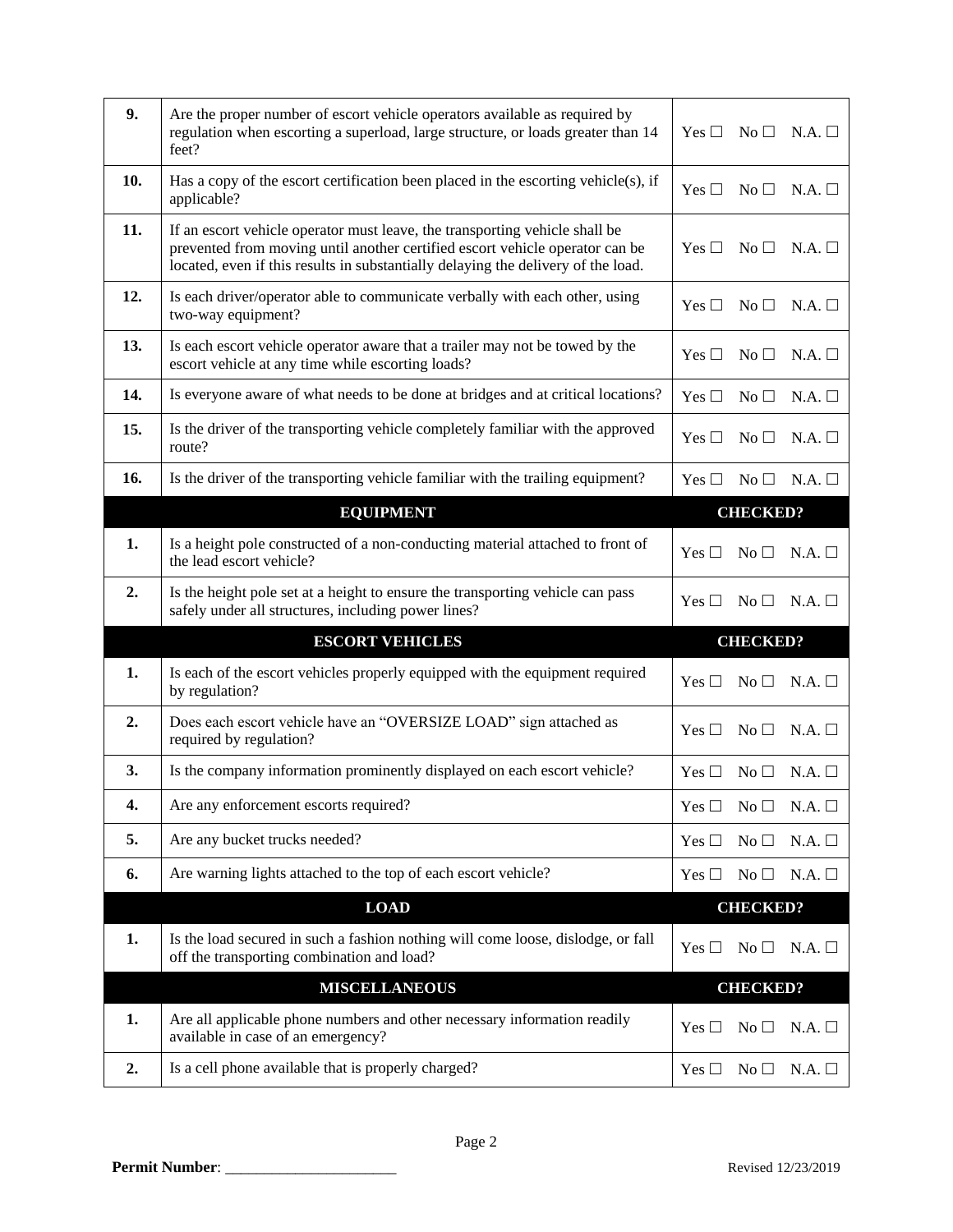| 3.               | Are all escort vehicle operators and the driver of the transporting vehicle able<br>to maintain radio contact with each other during the entire move?                                                                                                | No <sub>1</sub><br>N.A.<br>Yes $\Box$    |
|------------------|------------------------------------------------------------------------------------------------------------------------------------------------------------------------------------------------------------------------------------------------------|------------------------------------------|
| $\mathbf{4}$     | Have all the appropriate electrical and railroad companies been contacted<br>before moving?                                                                                                                                                          | Yes $\Box$<br>No <sub>1</sub><br>N.A.    |
| 5.               | Has the first KDOT official shown on the KDOT "Superload Permit" or<br>"Large Structure Permit" been informed that the load is moving?                                                                                                               | Yes $\Box$<br>No <sub>1</sub><br>N.A.    |
| 6.               | Have all the special restrictions noted on the permit been met?                                                                                                                                                                                      | $No \square$<br>N.A.<br>Yes $\Box$       |
|                  | PERMIT INFORMATION                                                                                                                                                                                                                                   | <b>CHECKED?</b>                          |
| 1.               | Are the dimensions of the vehicle and load compatible with the dimensions<br>shown on the approved permit?                                                                                                                                           | Yes $\square$<br>No <sub>1</sub><br>N.A. |
| 2.               | Does everyone involved with transporting the load have copies of the valid<br>superload permit?                                                                                                                                                      | Yes $\Box$<br>No <sub>1</sub><br>N.A.    |
| 3.               | Superload: Have all concerns involving the superload permit and any<br>confusing transportation issues been resolved entirely before proceeding with<br>the movement of the superload?                                                               | Yes $\square$<br>No <sub>1</sub><br>N.A. |
| 4.               | Have all necessary local and county permits been obtained?                                                                                                                                                                                           | N.A.<br>Yes $\Box$<br>No <sub>1</sub>    |
|                  | <b>ROUTING</b>                                                                                                                                                                                                                                       | <b>CHECKED?</b>                          |
| 1.               | Have all the critical areas along the route been identified?                                                                                                                                                                                         | No <sub>1</sub><br>N.A.<br>Yes $\Box$    |
| 2.               | Have all potential hazards along the trip been identified and adequately<br>discussed before moving?                                                                                                                                                 | N.A.<br>Yes $\Box$<br>No <sub>1</sub>    |
| 3.               | Have all railroad tracks and other roadway surfaces that are not at-grade been<br>identified and is there a sufficient amount of under-clearance to keep the<br>vehicle and load from becoming high-centered or stalled anywhere along the<br>route? | Yes $\Box$<br>N.A.<br>No <sub>1</sub>    |
| $\overline{4}$ . | Was a route survey performed? Does everyone have a copy?                                                                                                                                                                                             | No <sub>1</sub><br>N.A.<br>Yes $\Box$    |

| <b>SIGNATURES</b>                                    |                                                                    |  |  |
|------------------------------------------------------|--------------------------------------------------------------------|--|--|
| <b>Escort Vehicle Operator Completing the Report</b> | <b>Escort Vehicle Operator Verifying Data is True and Complete</b> |  |  |
| Print:                                               | Print:                                                             |  |  |
| Sign:                                                | Sign:                                                              |  |  |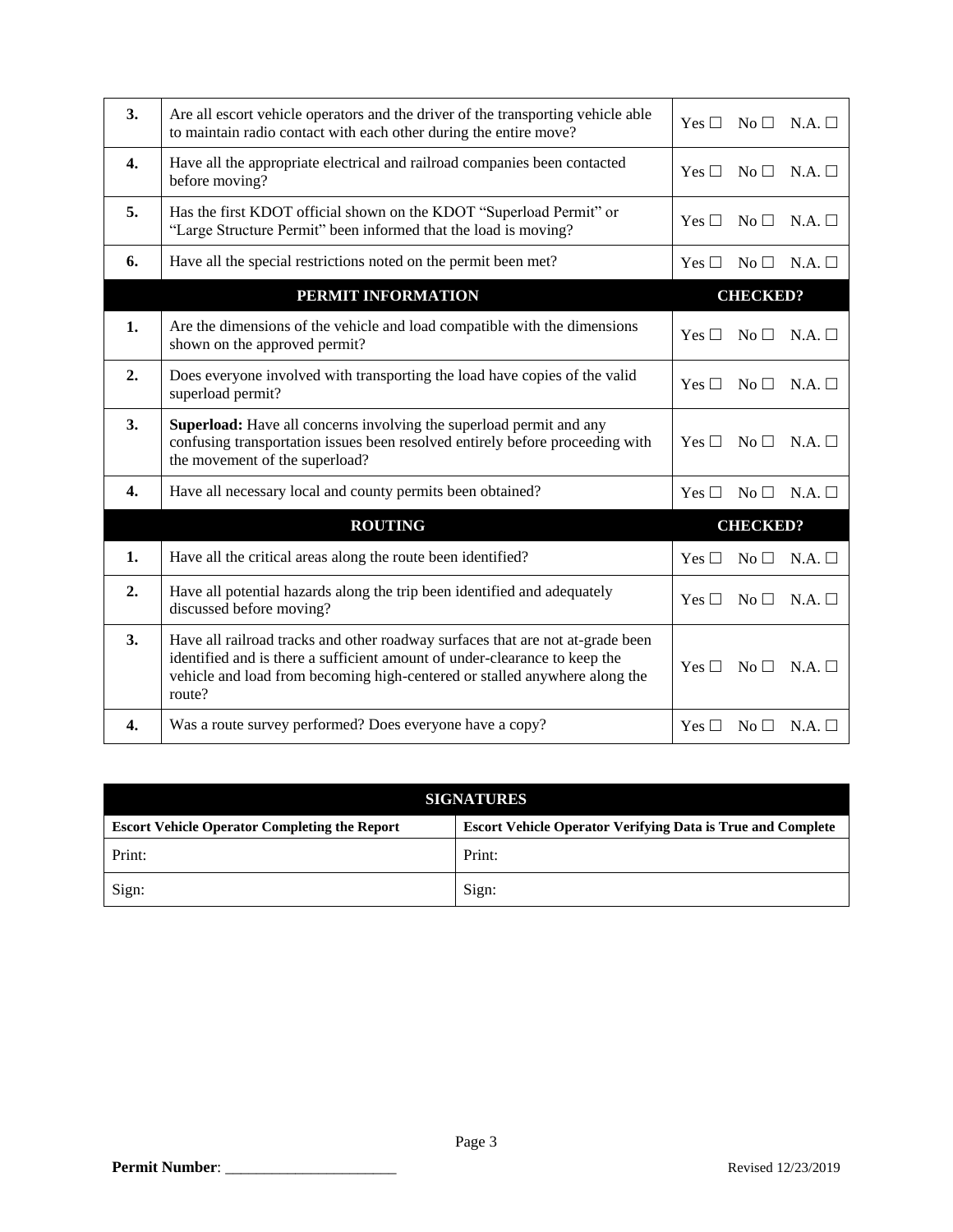| <b>COMMENT AREA</b>                                                                   |                |  |  |  |
|---------------------------------------------------------------------------------------|----------------|--|--|--|
| Please explain in detail the mitigating circumstances surrounding a NO or N.A. entry. |                |  |  |  |
| For example: Operator Requirements $#3$ – Certification Not Required at this time     |                |  |  |  |
| Item #                                                                                | <b>Details</b> |  |  |  |
|                                                                                       |                |  |  |  |
|                                                                                       |                |  |  |  |
|                                                                                       |                |  |  |  |
|                                                                                       |                |  |  |  |
|                                                                                       |                |  |  |  |
|                                                                                       |                |  |  |  |
|                                                                                       |                |  |  |  |
|                                                                                       |                |  |  |  |
|                                                                                       |                |  |  |  |
|                                                                                       |                |  |  |  |
|                                                                                       |                |  |  |  |
|                                                                                       |                |  |  |  |
|                                                                                       |                |  |  |  |
|                                                                                       |                |  |  |  |
|                                                                                       |                |  |  |  |
|                                                                                       |                |  |  |  |
|                                                                                       |                |  |  |  |
|                                                                                       |                |  |  |  |
|                                                                                       |                |  |  |  |
|                                                                                       |                |  |  |  |
|                                                                                       |                |  |  |  |
|                                                                                       |                |  |  |  |
|                                                                                       |                |  |  |  |
|                                                                                       |                |  |  |  |
|                                                                                       |                |  |  |  |
|                                                                                       |                |  |  |  |
|                                                                                       |                |  |  |  |
|                                                                                       |                |  |  |  |
|                                                                                       |                |  |  |  |
|                                                                                       |                |  |  |  |
|                                                                                       |                |  |  |  |
|                                                                                       |                |  |  |  |
|                                                                                       |                |  |  |  |